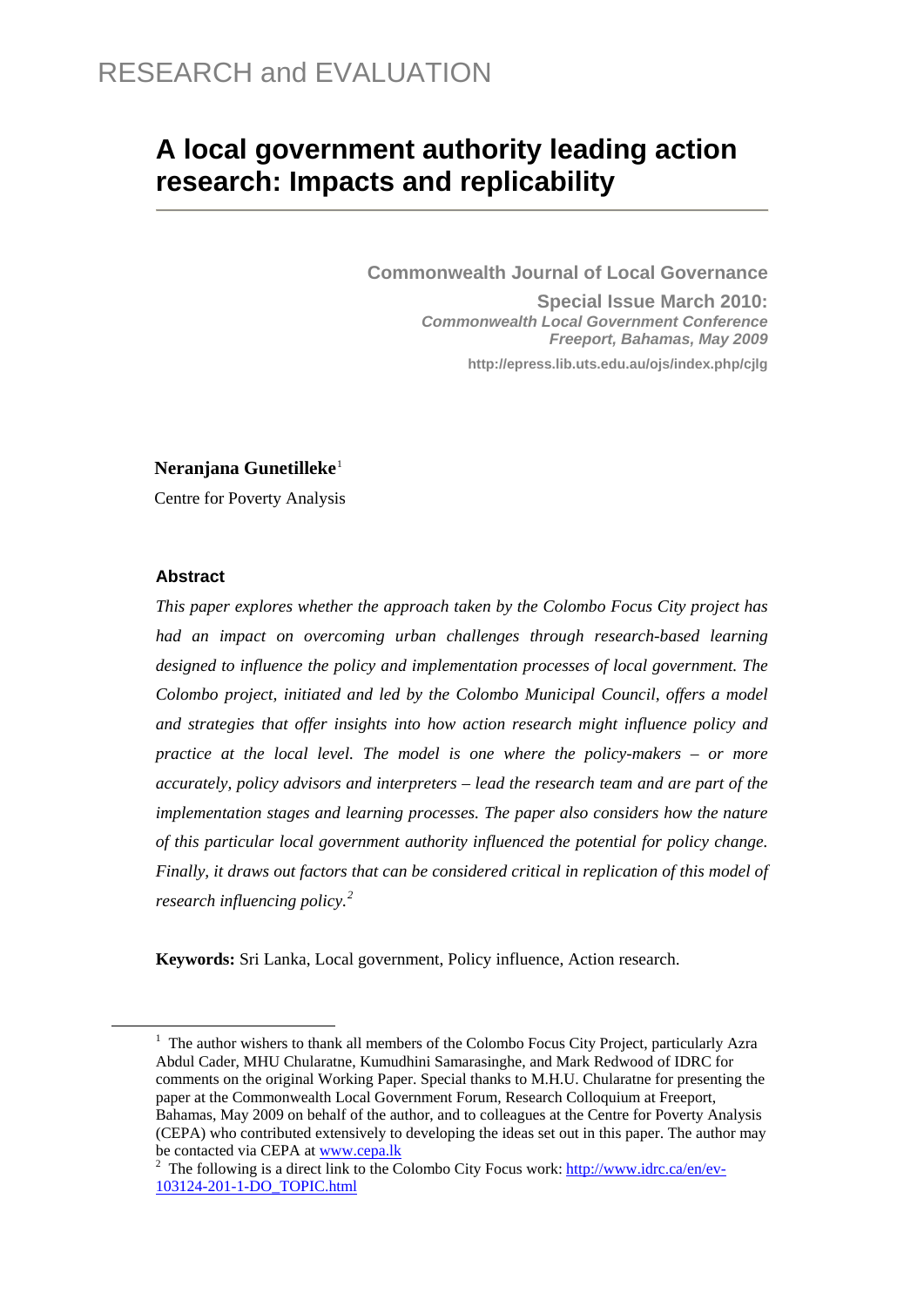# **Introduction**

The Focus City (FC) research initiative comprises action research projects in eight cities that seek to promote in-depth research and allow time to successfully monitor outcomes.<sup>1</sup> The initiative is funded through the Urban Poverty and Environment Programme of Canada's International Development Research Centre (IDRC). The Colombo Focus City Project, titled *Community-based Assessment and Improvement of Living Environment in Underserved Settlements and the Environs: The case of Gothamipura-Colombo*, sought to reduce environmental burdens that contribute to poverty in 'underserved settlements' (USS) by strengthening the capacity of people to better access basic urban services, reduce environmental pollution and lessen vulnerability to natural disasters. The Colombo project had the following specific objectives:

- Using water and sanitation (focusing on sewerage) as an entry-point, to develop a model of participatory service provision that addresses how best to deliver different types of urban services.
- To improve upon knowledge of the link between poverty as expressed through financial, socio-political, resource and human assets, and environmental burdens (flooding, health issues, poor sanitation affected by the lack of proper sewerage).
- To assess how improved access to services contributes to an improved sense of land tenure security.
- To use an integrated model in order to improve on other Colombo Municipal Council initiatives and policies related to urban service provision and poverty reduction in USS.
- To enhance team capability in doing participatory research and communication through involvement in a learning network with other Focus City teams and in the community.

The project involved four interventions in order to meet these objectives:

- Constructing a sewer system for Gothamipura
- Improving the solid waste disposal system
- Strengthening the capacity of the local Community Development Council
- Developing a USS policy document for improved service provision.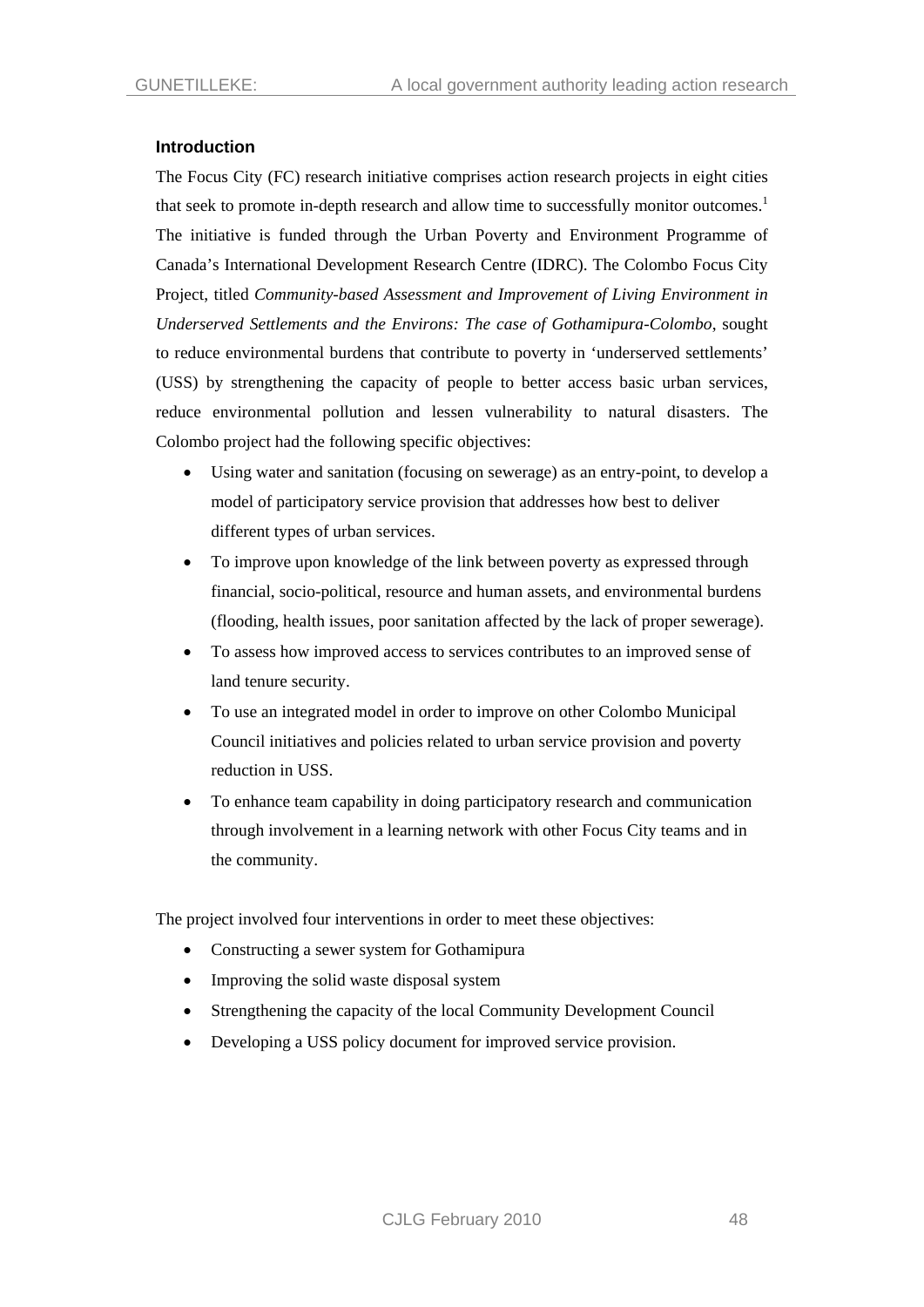## **Integrating learning and evidence into policy-making and implementation**

The research community's conviction of the worth of their knowledge to policy makers and implementers has not always been shared by those groups, but this is slowly changing.<sup>[3](#page-2-0)</sup> As these groups are becoming more open, researchers are engaging in bridging the gap between research knowledge, the production of evidence, and the particular demands of policy-making and implementation. A body of literature has developed around this theme, led mainly by development research institutions such as the Overseas Development Institute (ODI), the International Development Research Centre (IDRC), and the Institute of Development Studies  $(IDS)<sup>4</sup>$  $(IDS)<sup>4</sup>$  $(IDS)<sup>4</sup>$ . The debate has been taken up by networking forums,<sup>[5](#page-2-2)</sup> and case studies are used extensively in an effort to understand the success and failures in different contexts and the move towards best practice.<sup>[6](#page-2-3)</sup> A fundamental lesson has been recognition of the need to facilitate the process of linking research/evidence to policy-making/makers. According to the ODI's Research and Policy in Development (RAPID) framework, research can successfully influence policy when the information provided is credible (evidence), appropriately communicated (links), and the environment is ready for change (political context).<sup>[7](#page-2-4)</sup> This framework reflects the general trend in the literature which is oriented either towards sensitizing policy makers regarding the value of research, or towards researchers increasing their understanding of the policy context. The latter approach advocates using policy analysis frameworks to understand the context, and using that understanding when research is first conceived and later disseminated.<sup>[8](#page-2-5)</sup> The former highlights ideas about greater inclusion of policy makers and implementers in the research process. This can lead to greater usage of research, increased ownership and 'buy in' – critical to the absorption of research learning into policy-making. Increased understanding of the factors involved has highlighted opportunities and strategies to bridge the gap between research and policy. Strategies include: research themes and questions being influenced by an understanding of the

<span id="page-2-1"></span><span id="page-2-0"></span>1

<sup>3</sup> See work by P. Davies: *Is evidence-based government possible? Policy Evaluation in the United Kingdom*, and G. Banks, *Evidence based policy making: What is it? How do we get it?*  Australian Government Productivity Commission, ANZSOG/ANU Public Lecture Series 2009, Canberra.

<sup>&</sup>lt;sup>4</sup> See also the following ODI and IDS associated links: [http://www.eldis.org](http://www.eldis.org/); [http://www.odi.org.uk/Rapid;](http://www.odi.org.uk/Rapid) <http://www.ebpdn.org/index.php> <sup>5</sup>

<span id="page-2-2"></span> $\frac{1}{100}$  interval 5 Ibid. See <http://www.who.int/rpc/evipnet/en>

<span id="page-2-3"></span><sup>&</sup>lt;sup>6</sup> See for example J. Court (ed.), *Bridging Research and Policy Development: Evidence and the Process of Change*, ITDG 2005; G. Yaron and Louise Shaxson, *Good Practice in Evidence Informed Policy: An initial review for DFID, 2008.* 

See [http://www.odi.org.uk/RAPID/Projects/R0166/Docs/RAPID\\_framework\\_HIV.pdf](http://www.odi.org.uk/RAPID/Projects/R0166/Docs/RAPID_framework_HIV.pdf)

<span id="page-2-5"></span><span id="page-2-4"></span>W.Gill, 'How far does research influence policy?' *European Journal of Public Health*, 4, 1994, pp. 233-235.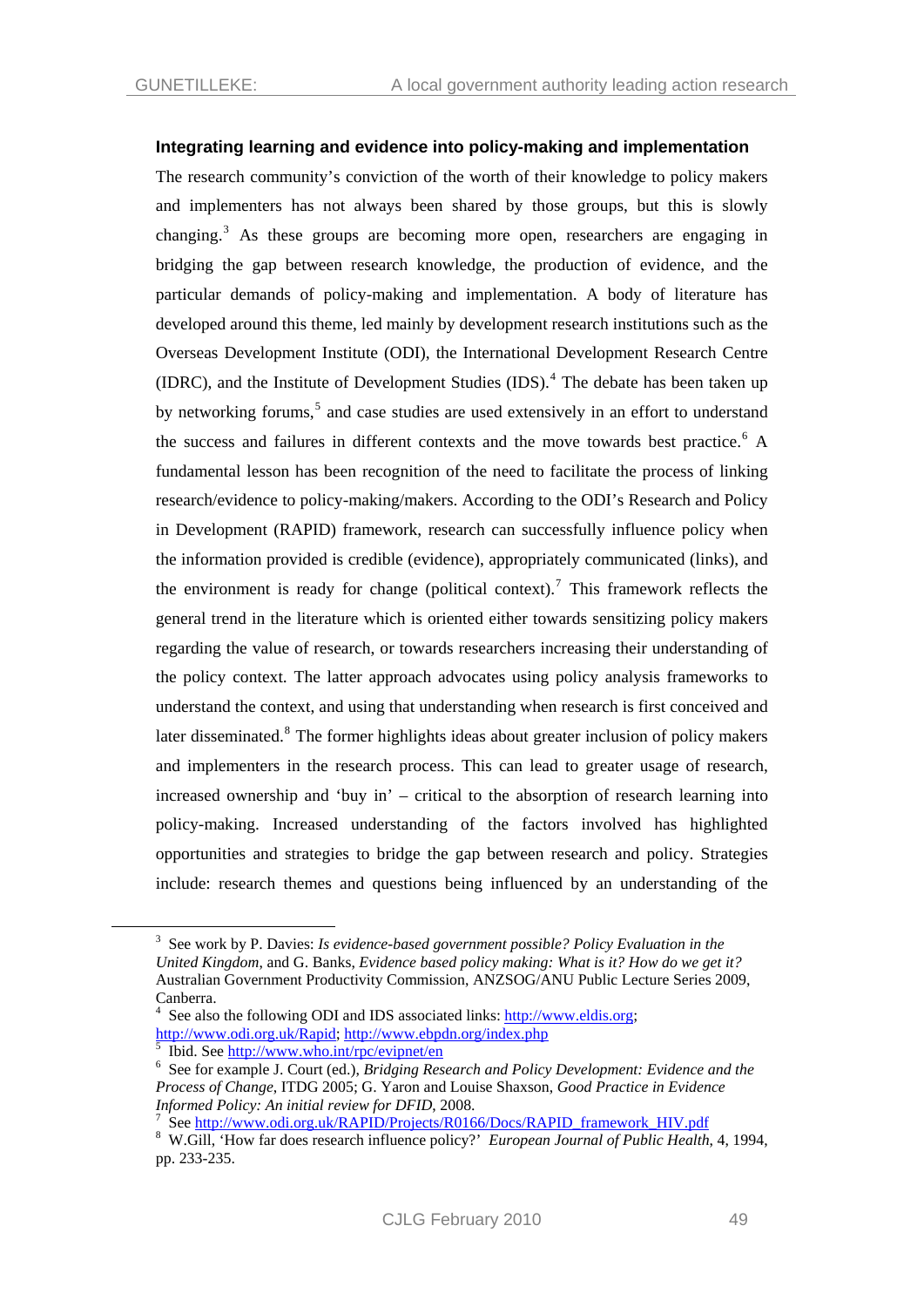policy environment, agendas of key players and negotiation spaces; targeting 'champions' (policy makers in key positions who will be influential change agents); building trust between research providers and users; placing academics/researchers on 'advisory boards' for policy- making; 'proving' using high quality research; and presenting a combination of existing/accepted knowledge and new knowledge. Communicating research findings to policy-makers has also become a core activity, involving strategies such as making research findings less technical, linking them to priority problems (with summarized credible evidence), and research designed specifically to translate evidence into policy.<sup>[9](#page-3-0)</sup>

In this paper we present a model that adds to the portfolio of strategies of research influencing policy and practice. Using the experience of the Colombo FC action research project (initiated and led by the city's local government authority – the Colombo Municipal Council), we consider a case where the policy makers, or more accurately, the policy advisors and interpreters, led the research team and were very much part of the implementation and learning processes. Exploration of this approach has been facilitated by in-process monitoring which required and enabled the action research team to target itself as a subject of study. Initial analysis has shown that the implications of this institutional arrangement can be considered from two points of view: that of the local government or service provider, and that of researchers. For the local government/service provider, the main new learning is in the area of alternative sources of funding for sustainable development of underserved settlements. The main lesson for researchers is about their impact on the policy process, and scaling-up project learning via absorption by key stakeholders. This paper focuses on the latter.

### **The Colombo model**

<span id="page-3-1"></span><span id="page-3-0"></span><u>.</u>

The institutional model of the Colombo Focus City project was deceptively simple, and at first glance it involves little that has not been tried out before in Colombo or in other cities around the world. The institutional arrangement was based on a partnership approach that brought together groups that are perceived as the main stakeholders for improving the living environment of the Gothamipura USS.<sup>[10](#page-3-1)</sup> Those stakeholders were

<sup>&</sup>lt;sup>9</sup> Yaron, Gil and Louise Shaxson, 2008, Good practice in evidence informed policy: an initial review for DFID.

 $10$  Colombo city has 1,614 USS within its municipal limits, within which live approximately 50% of Colombo's population. While the USS have very high population density (approximately 820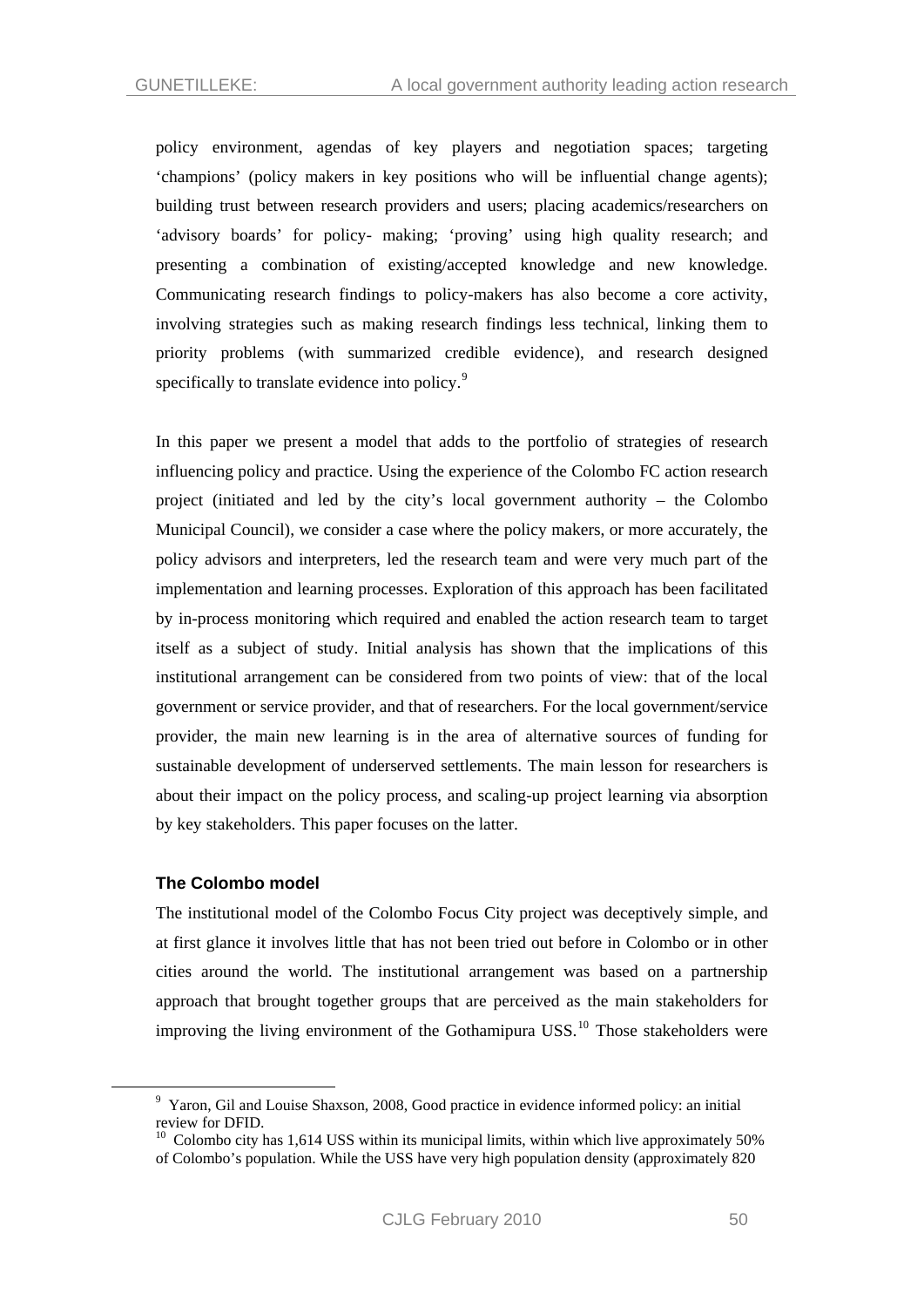the Colombo Municipal Council (CMC) as the regulatory authority and the service provider, and the Gothamipura Community Development Council (CDC) as the direct beneficiaries. In addition, as required in an action research project, a research institution, the Centre for Poverty Analysis (CEPA) and a non-government organisation (NGO) specialising in urban development (Sevanatha), completed the partnership, along with the research advisor and funding provider, IDRC. The unique element of this model, however, is that the action research project initiator and leader was the local government authority, the CMC. Action research most commonly germinates in traditional research spaces such as universities and independent research institutions. In water and sanitation research, the researcher will look to developing partnerships with an implementing organization, community and local authority. The nature of the partnership, including the role played by each partner, is often determined by balancing the research agenda with the 'on the ground' realities of institutional interests and capacities. The norm, however, is for the research project to be led by a research institution or NGO, and for the local authority to play an implementation role.

In the case of the Colombo FC the role of the local authority was markedly different. It was the CMC that: identified the potential project; selected Gothamipura as the beneficiary community; invited Sevanatha and CEPA as study partners; initiated the work; and provided leadership in preparing and submitting the research bid to IDRC. Once the proposal was accepted, the institutional model that was confirmed for the action research project was that of the CMC as project leader, undertaking overall coordination and management, and with specific departments within the CMC having planning and implementation responsibilities for the action elements of the research. Sevanatha's role included community mobilization and implementation of additional projects identified by community action plans (CAP), while CEPA had specific research and monitoring and evaluation (M&E) responsibilities. The Gothamipura community (represented by the CDC) had the key responsibility of identifying community priorities, coordinating community input and implementation of construction of sewer lines, and other action components of the project. The IDRC was the funding partner and provided inputs to both research and monitoring and evaluation. The following discussion will explore how this institutional model helped increase the local government authority's (LGA)

persons per hectare or four times the city average), a unique characteristic of most settlements (74%) is that they are relatively small (less than 50 housing units) and have porous boundaries.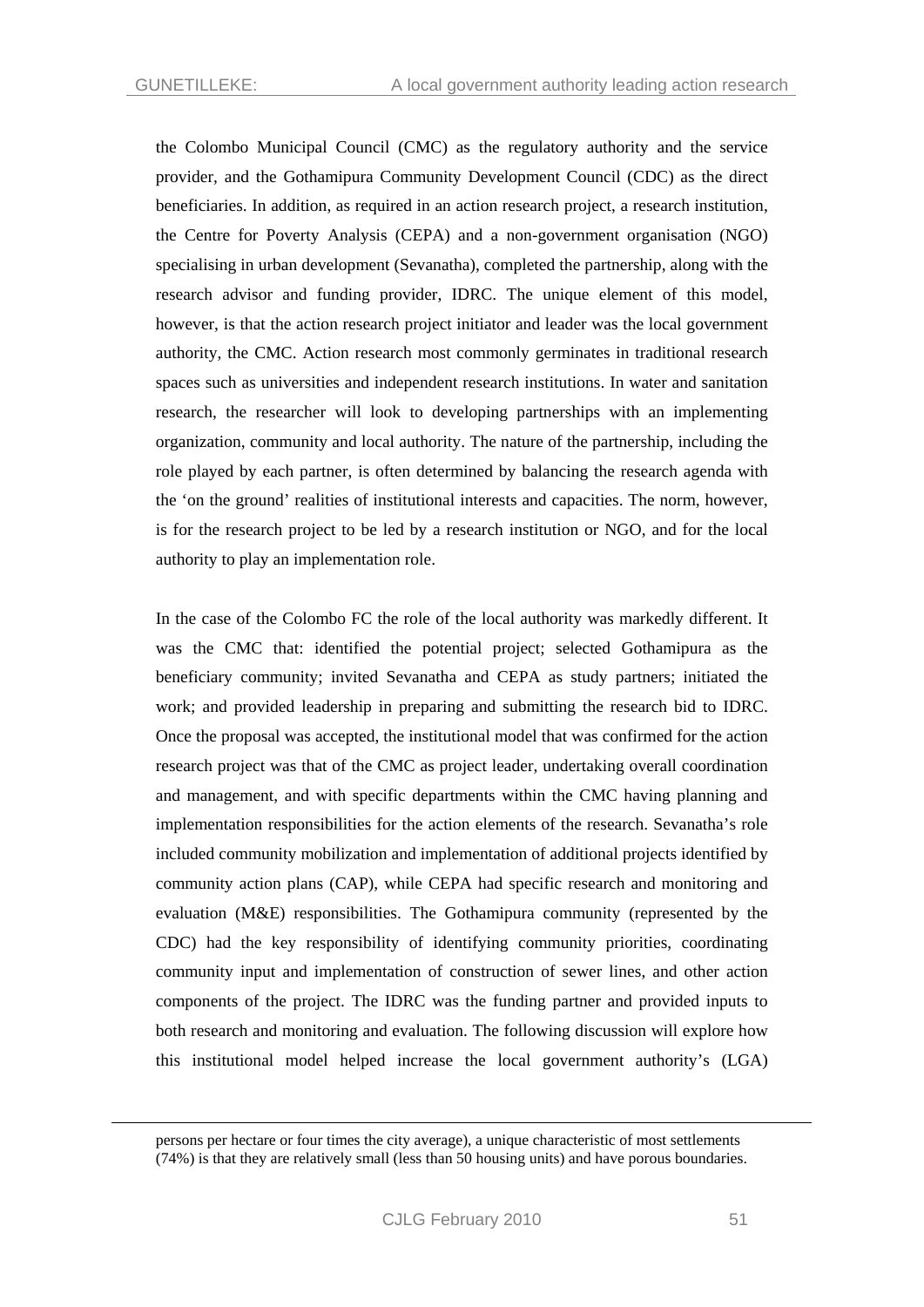ownership of the project, and the implications of this increased ownership. Ownership by the community as the key complementary stakeholder is also considered briefly.

# **Enhancing ownership**

'Ownership by key stakeholders', 'strategies to increase ownership,' and 'project failure due to lack of ownership' are phrases that appear in many evaluation reports as well as in the discourse on creating evidence-based policy making or greater usage of research learning by targeted stakeholders. The following discussion identifies some key factors that drive ownership, its impact on implementation and sustainability of the project, and the potential for policy influence, especially via the bureaucracy which is directly involved in policy advice, interpretation and implementation. In the case of Colombo, three main factors are identified as influencing LGA ownership and its implications: (1) integration into CMC strategies and plans for the city; (2) having an 'action' component of the research that can provide sufficient resources to make a critical difference in a priority intervention; and (3) integration into the CMC institutional framework.

# *Integration into the CMC plan for the city*

The approach adopted for the research was aligned to the principles of the Colombo City Poverty Reduction Strategy (PRS), and more importantly, included a specific intervention relevant to the CMC's plan for the city. It maintained this focus throughout the project planning and implementation phases. CMC was able to ensure the continued relevance of the project as it led the research and could negotiate directly with the funders. In most other projects, where the LGA is not the team leader, the competing priorities of the project leaders and the LGA have to be negotiated, often resulting in interventions that are not necessarily a priority of the LGA and undermining ownership. At the level of strategic policy orientation, the 2004 Colombo PRS identifies as priorities 'equitable distribution of basic amenities among all the citizens' and 'effective delivery of municipal services across the city and among all its citizens'. The action research bid that was put in by the LGA was directly in line with these overall priorities for the city. In addition, the methodology of the action research – based on a partnership approach with the community as key stakeholder – aligned with the CMC's principles governing the PRS, which include:

• Principle A: Responsive to community needs and aimed at tackling the causes and consequences of poverty.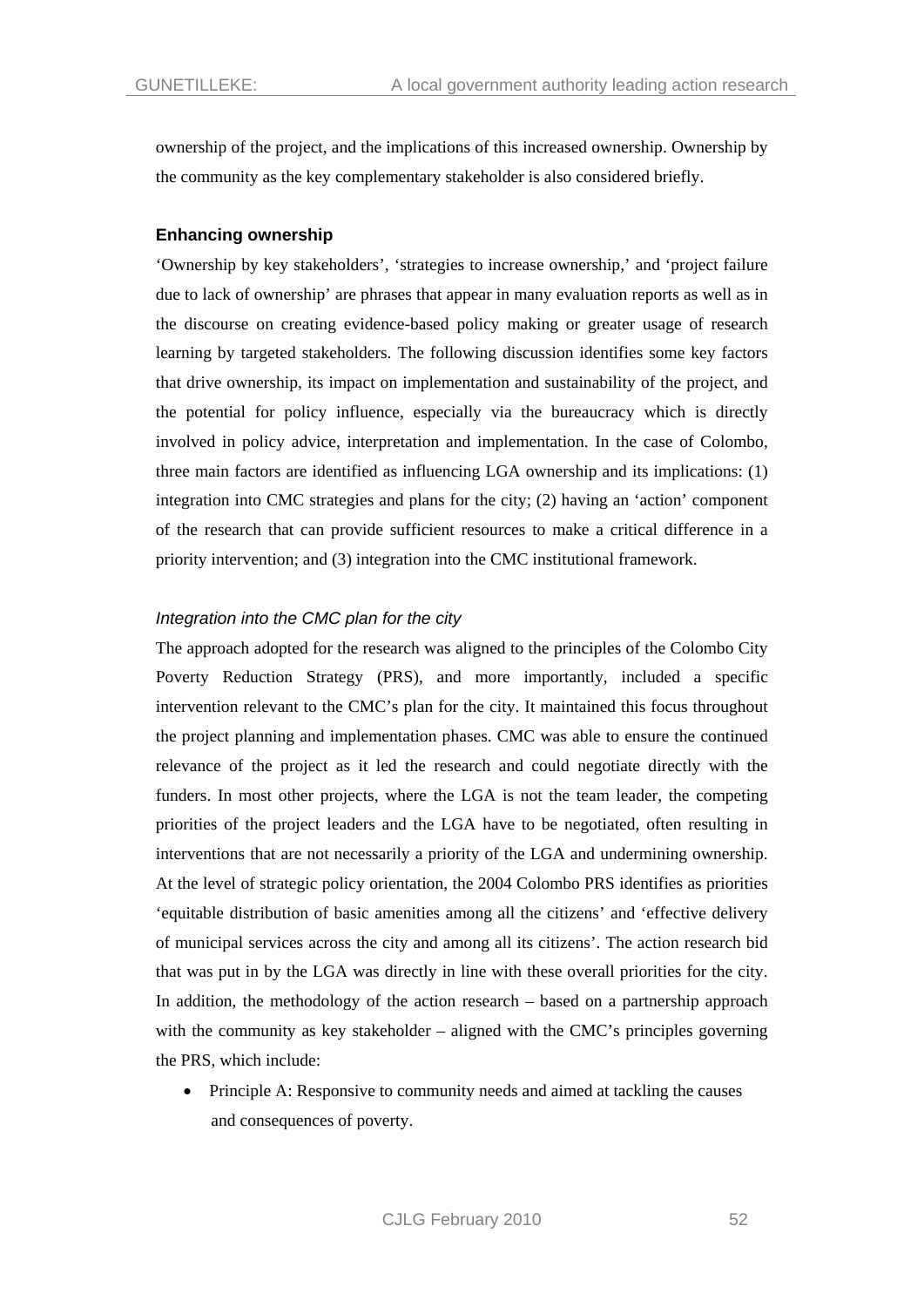- Principle B: Relies on beneficiary participation in planning, implementation, monitoring and sustaining the systems.
- Principle D: Promotes sustainable partnerships in which resources, responsibilities and risks are shared among the key stakeholders.
- Principle H: Relies on genuine community empowerment where resources, functions, and responsibilities are shared between the urban poor and the Municipality (CMC, 2004:4).

While alignment with the strategic orientation of CMC policy documents was a key factor in LGA ownership, the project's focus on more micro-level (and hence realizable) priorities also played a significant role. Improving sewerage facilities, particularly in flood prone areas, is a priority development target of the CMC. Lack of sewer lines in specific areas has been identified by the CMC as creating bottlenecks to the development of USS, and the clearing of these bottlenecks is the basis for the CMC's incremental approach to broader upgrading of those settlements. Hence a critical element of the Colombo FC project has been the early identification of a specific intervention (primarily the construction of the sewer line) in a specific location (Gothamipura USS), and a continued focus on that priority. This focus was identified and maintained in its original form from the project proposal stage onwards. In-process monitoring strongly indicated that the LGA as project initiator and leader (and its officers) had a strong commitment towards ensuring this operational focus, while also providing space for the research orientation.<sup>[11](#page-6-0)</sup>

## *Providing sufficient resources to make a difference*

The challenges facing city governments in funding the development and maintenance of pro-poor utilities are discussed extensively in global fora.<sup>[12](#page-6-1)</sup> The Colombo City is no exception where revenue and regulatory constraints leave very little resources for capital expenditure in USS. The CMC has in the past experimented with many sources of funding and resource generation to meet these needs, but current allocations amount to only some Rs.50,000 per USS per annum. This does not allow for spending a substantial

<span id="page-6-0"></span><sup>&</sup>lt;sup>11</sup> Project completion impact evaluation advisory input was provided by CEPA to the CMC/GTZ PRIMUSS project (unpublished source), and Colombo FC in-process monitoring KPI data (unpublished source).

<span id="page-6-1"></span><sup>&</sup>lt;sup>12</sup> For example, see *Financing for Cities and the Urban Poor*, see [http://www.citiesalliance.org](http://www.citiesalliance.org/) and 'Financing Local Government' in *Improving Local Government: The Commonwealth vision*, background discussion paper for the Commonwealth Local Government Conference, Freeport, Grand Bahama, 11-14 May 2009, by Dr Philip Amis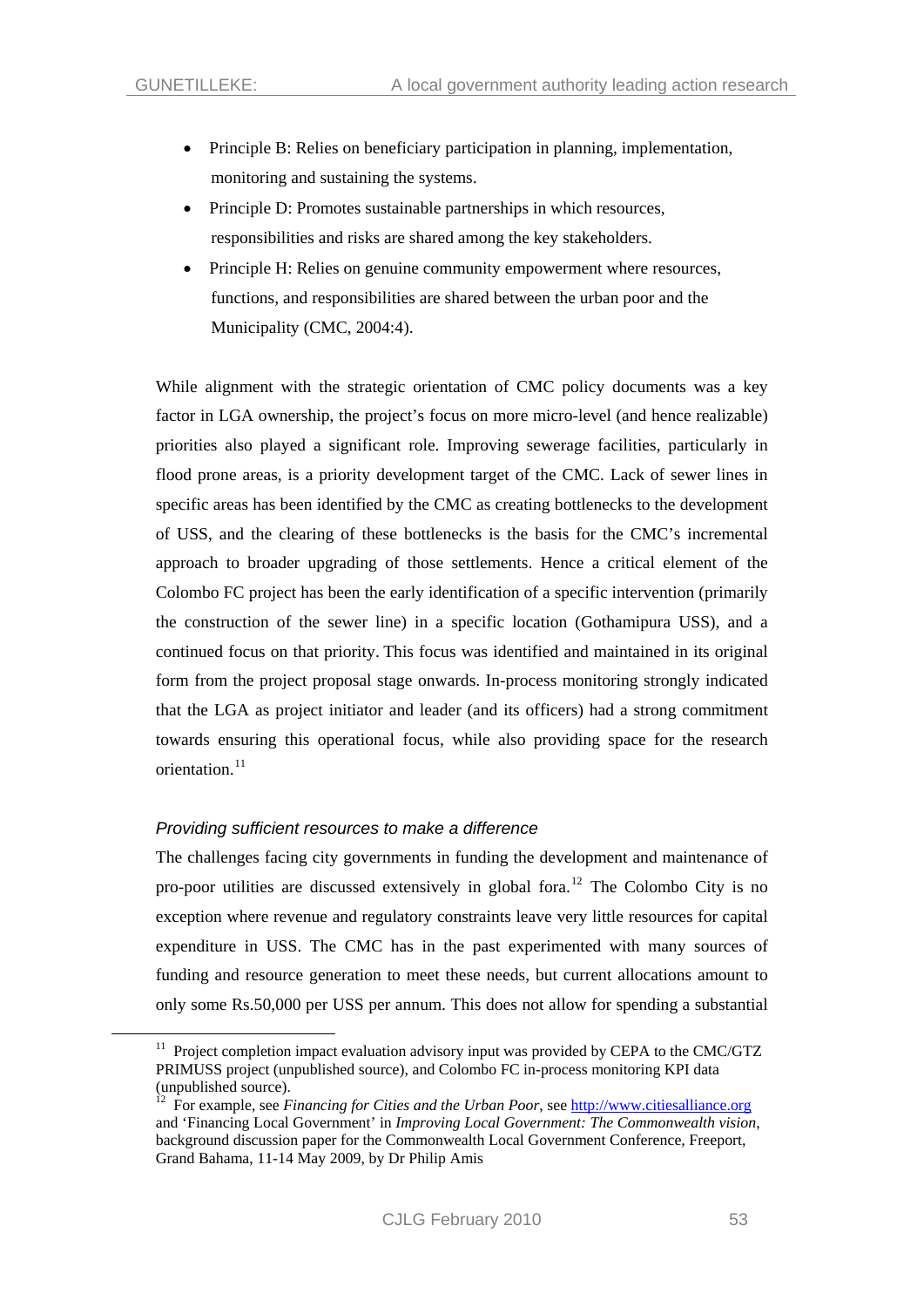amount on a single intervention in a particular USS. The cost of developing the sewer line in Gothamipura exceeded Rs.20m (about USD  $0.18m$ )<sup>[13](#page-7-0)</sup> and was far out of the range of existing CMC budgets for development within a single USS. However, the funding and resources made available for the Colombo action research allowed not just the construction of the sewer line but also complementary holistic upgrading of the community's physical space. Such access to resources which enable critical changes to be made in areas prioritised by the LGA hade a very direct impact on ownership and thereby on implementation and sustainability of the intervention as it was incorporated into the main CMC system.

#### *Integration with the CMC institutional structure*

Since it was the project leader, project management and implementation was and continues to be embedded in the institutional structure of the CMC through its Professional Services Department. This department is the organisation's central point for all externally funded special projects, and it prepared the proposal for the IDRC Focus City programme. The project was structured accordingly:

- the Project Leader was the head of the department and the coordinating officer was attached to the same
- the project implementation teams were drawn from the relevant implementation departments within the LGA such as the Engineering Department and Solid Waste Management Department
- the Steering Committee was aligned to the LGA management structure and headed by the Municipal Commissioner.<sup>[14](#page-7-1)</sup>

Unlike most other externally funded research or implementation projects, there was no separately located project office, nor were there any non-national 'experts' or project members. The project partners Sevanatha, CEPA and the Gothamipura CDC all provided input from within their own institutional structures. The funding partner, IDRC, does not maintain a national presence in Sri Lanka, and provides inputs from its home base. This integration of the project in the CMC institutional structure further influenced ownership.

<span id="page-7-1"></span><span id="page-7-0"></span>1

<sup>&</sup>lt;sup>13</sup> Project cost benefit data collection, 2007 (unpublished source).

<sup>&</sup>lt;sup>14</sup> The Municipal Commissioner is the most senior position of the officials in the governing body of the Municipal Council.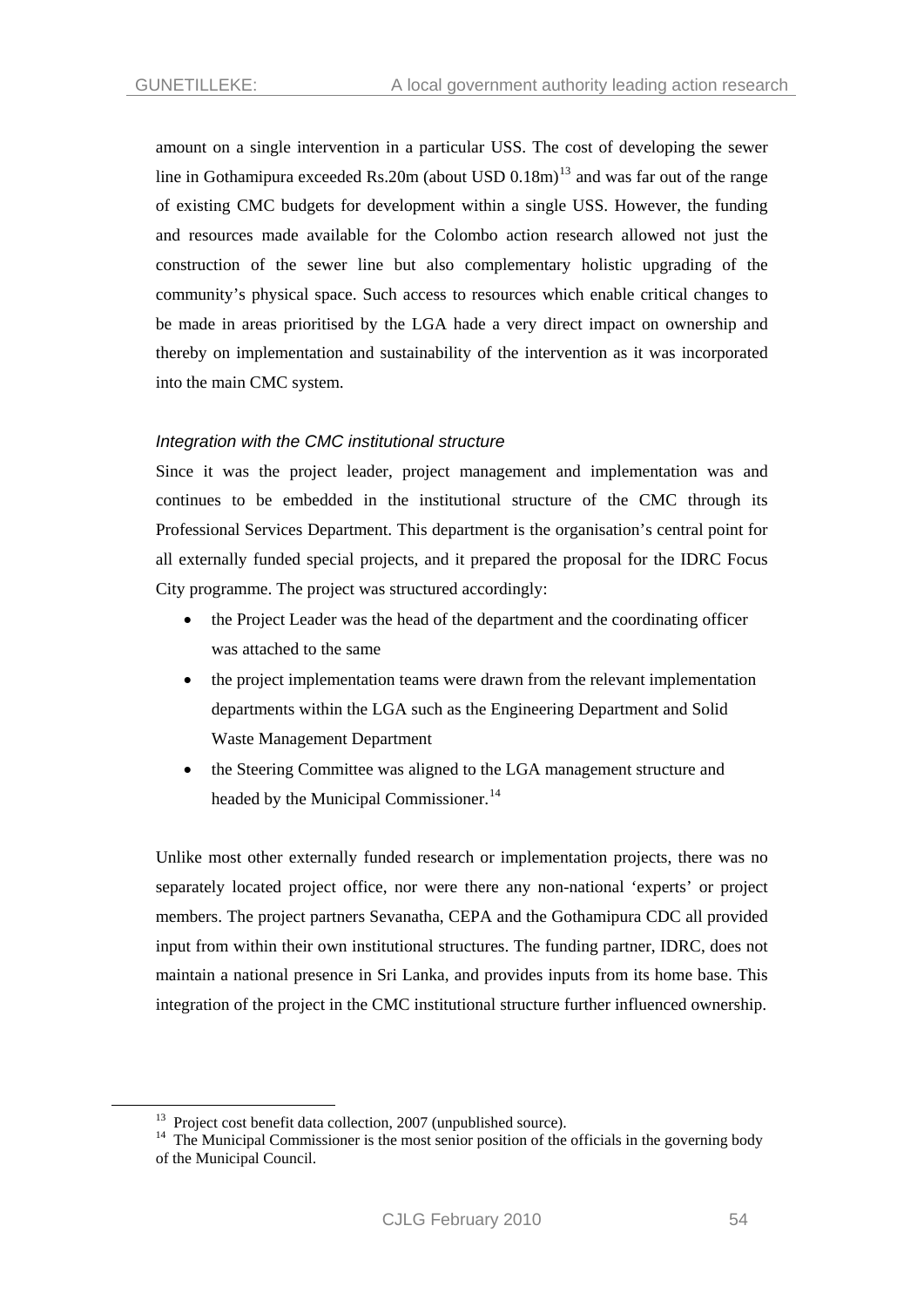# **Impact of increased ownership**

As the project was implemented, in-process monitoring highlighted the implications of high level of ownership by the key stakeholder, the LGA.

• *Presence and active participation of all levels of LGA officers was extremely high.*

This is in contrast to the levels of participation noted in evaluation reports of externally facilitated pilot projects where ensuring active participation of key implementing partners can be a challenge. In-process monitoring clearly indicated that the LGA as well as all stakeholders involved, including the Gothamipura community, saw the project as a 'CMC project' rather than 'x institution's' as is common in externally funded projects with more visible and separate project offices.

- *Decision making and problem solving was led by the LGA, with a resulting acceptance of responsibility for implementation.* The external partners (CEPA and Sevanatha) were very closely involved in the discussions and decision process, however as the leader of the project the LGA assumed responsibility for project management and implementation of the intervention. This had a direct impact on the research-based intervention entering the mainstream CMC system, thereby increasing its potential sustainability.
- *The FC team was able to attract good participation from other state institutions and officials (resource providers and implementers).* For the ancillary interventions of the project such as securing land deeds, urban agriculture, reconstructing the community hall, the project team worked in close association with senior state sector officials as well as private service providers such as surveyors. Access to these stakeholders was facilitated by the legitimacy of a project led by the LGA as well as by the existing networks of both CMC and Sevanatha that include high level officers of parallel state agencies.
- *Securing active participation and buy in of the community.* This is a critical issue faced by all interventions that are carried out with any degree of stakeholder orientation. Participation and acceptance of the project by the community is particularly important within the USS context, not only due to the participatory design of the project, but also to address socio-political structures that can potentially disrupt project implementation. Despite the sewer line being a strongly felt need, the community was skeptical that the actual intervention would take place. However, this attitude changed as the implementation of the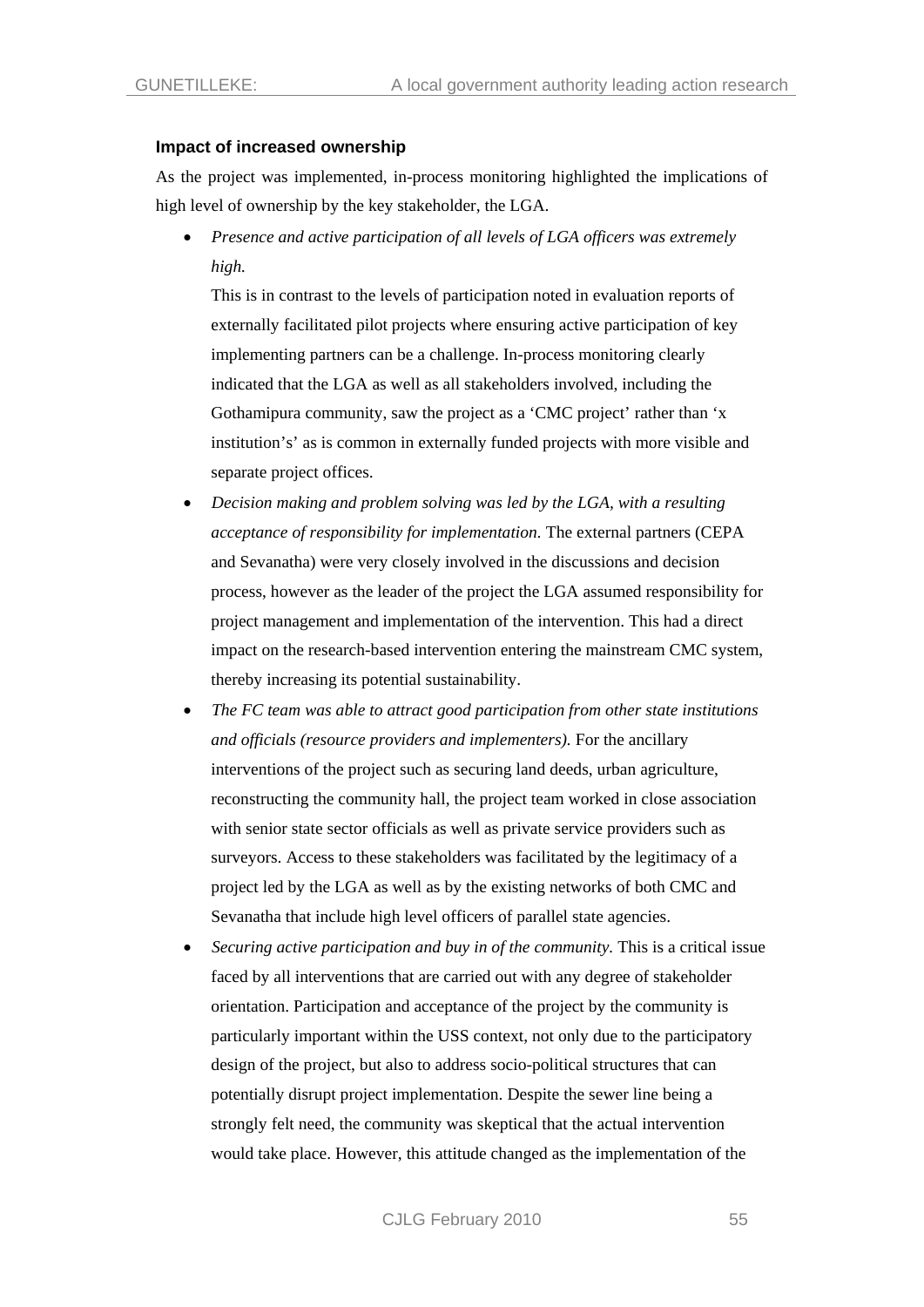sewer line as well as other project activities commenced and progressed. The community's trust in the project as well as in the LGA increased substantially, which has had a positive impact on both project implementation and the community's longer-term relationship with the CMC as a key service provider.

- *Accountability of project management.* Accountability to the partner community was built into the design of the Colombo Focus City along the same lines as most action research and development projects. However, the Colombo institutional model demonstrated two additional forms of accountability due to its integration into the LGA structure:
	- 1) Being answerable to elected representatives of the people (as all officers of the CMC are directly accountable to the council). At the early stages of the project questions were raised by the elected members regarding the selection process of the partner USS Gothamipura, as well as the partner institutions CEPA and Sevanatha. The project obtained council approval to proceed only after satisfactory explanations were provided, thus illustrating the functioning of a democratic accountability mechanism that is often under-recognised in development projects.
	- 2) Being accountable to the national legal framework, as the CMC had to get prior approval to provide services to housing zones that were not in line with city building regulations.<sup>[15](#page-9-0)</sup> Such legal clearance was obtained prior to the project proposal being submitted.

In summary, the high-level and direct involvement by the key stakeholder institution, the LGA, plus a large group of its officers, created a participatory learning environment. The research work and project learnings of the Colombo FC team and research partners have had immediate resonance with the implementers and decision-makers. The positive outcome of this participatory work has meant that extensive strategizing of activities to internalize learning has not been required. For example, observations of the research partners were discussed and debated at partner meetings and at monitoring and evaluation meetings prior to the production of research papers. Hence, while the LGA decision makers and implementers may not in fact have read the research papers, they had already provided input to – and become familiar with – the discussion of issues raised and learning outcomes.

<span id="page-9-0"></span><sup>&</sup>lt;sup>15</sup> The Slum and Shanty Development Programme (1978) relaxed urban planning regulations in designated areas and termed them Underserved Settlements.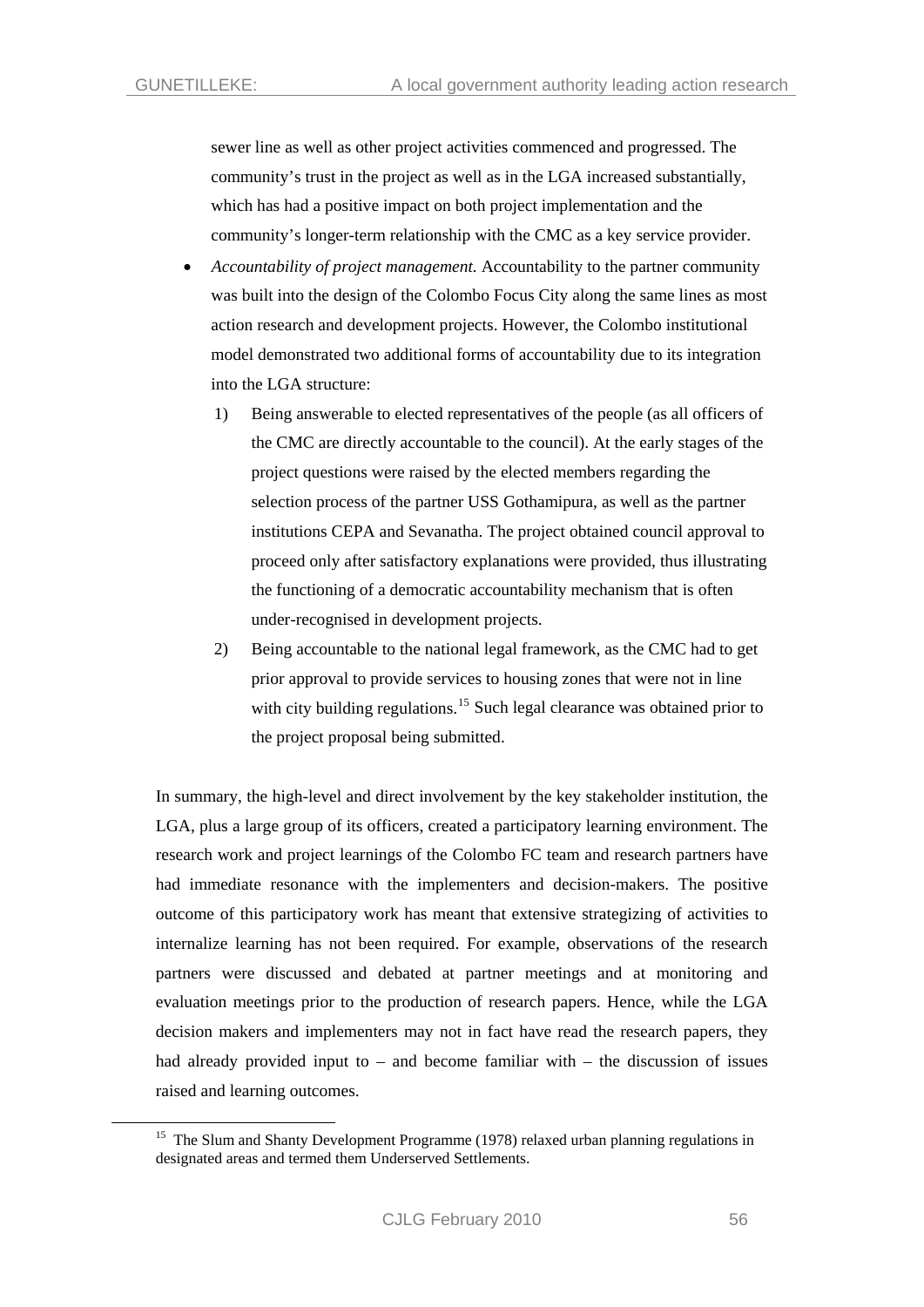# **Creating conditions to influence procedure and policy**

The challenge of feeding-in evidence to policy-makers and the process of policy-making, is one of most dynamic topics of discussion among the research community. This section considers how the scope for research to influence policy can increase when the research project is led by the LGA, which is also the policy-maker and implementer. The proposal prepared by the LGA-led team and presented to the IDRC included a specific objective to "…improve on previous CMC initiatives and policies related to urban service provision and poverty reduction in USS."[16](#page-10-0) However, it was at the design stage of the study's monitoring and evaluation plan that the implications of the LGA-led institutional model on policy influence were more fully realised and discussed. The planning sessions identified the high potential of influencing LGA policies (formally and informally) from within the system as a distinct advantage in meeting the policy change objective. CMC team members who had an extensive understanding of the realities of the policy-making process within the LGA, including the challenges and space available for changes in policy, were seen as a distinct resource that should be capitalized upon.<sup>[17](#page-10-1)</sup> Two groups were identified by the project team as key players in policy-making and implementation: elected council members (MMCs) who *are* the policy makers, and the LGA bureaucracy which advises these policy-makers, interprets and implements policy.

## *Municipal council members*

<span id="page-10-2"></span><span id="page-10-1"></span><span id="page-10-0"></span>1

Despite knowledge of the vital role of the MMCs in directly investing in USS programs via their individual budget allocations, neither the design nor the implementation of the action research drew this group directly into the study. Also, potential spaces for direct inclusion such as steering committee membership were not opened up. Thus an opportunity for close contact that would have helped policy-makers internalise learning was lost. However, as the research study was embedded in the LGA through direct project leadership, approval of the council had to be obtained at all necessary points, and as noted previously, CMC officials remained accountable to the elected members. The unstable nature of the current council and the lack of experienced elected members were given as the reasons for minimizing the project's links with them.<sup>[18](#page-10-2)</sup> While

<sup>&</sup>lt;sup>16</sup> Project Proposal, Community Based Assessment and Improvement of Living Environment in USS and Environs, CMC 2007.

<sup>&</sup>lt;sup>17</sup> Outcome Challenge 2, Project M  $&$  E Plan, 2008.

<sup>&</sup>lt;sup>18</sup> Council elections were held in 2006, and for the first time in 50 years the political party in power changed, primarily due to a technical electoral issue during nominations. The possibility of the council being dissolved was constantly a issue and a number of court cases followed. This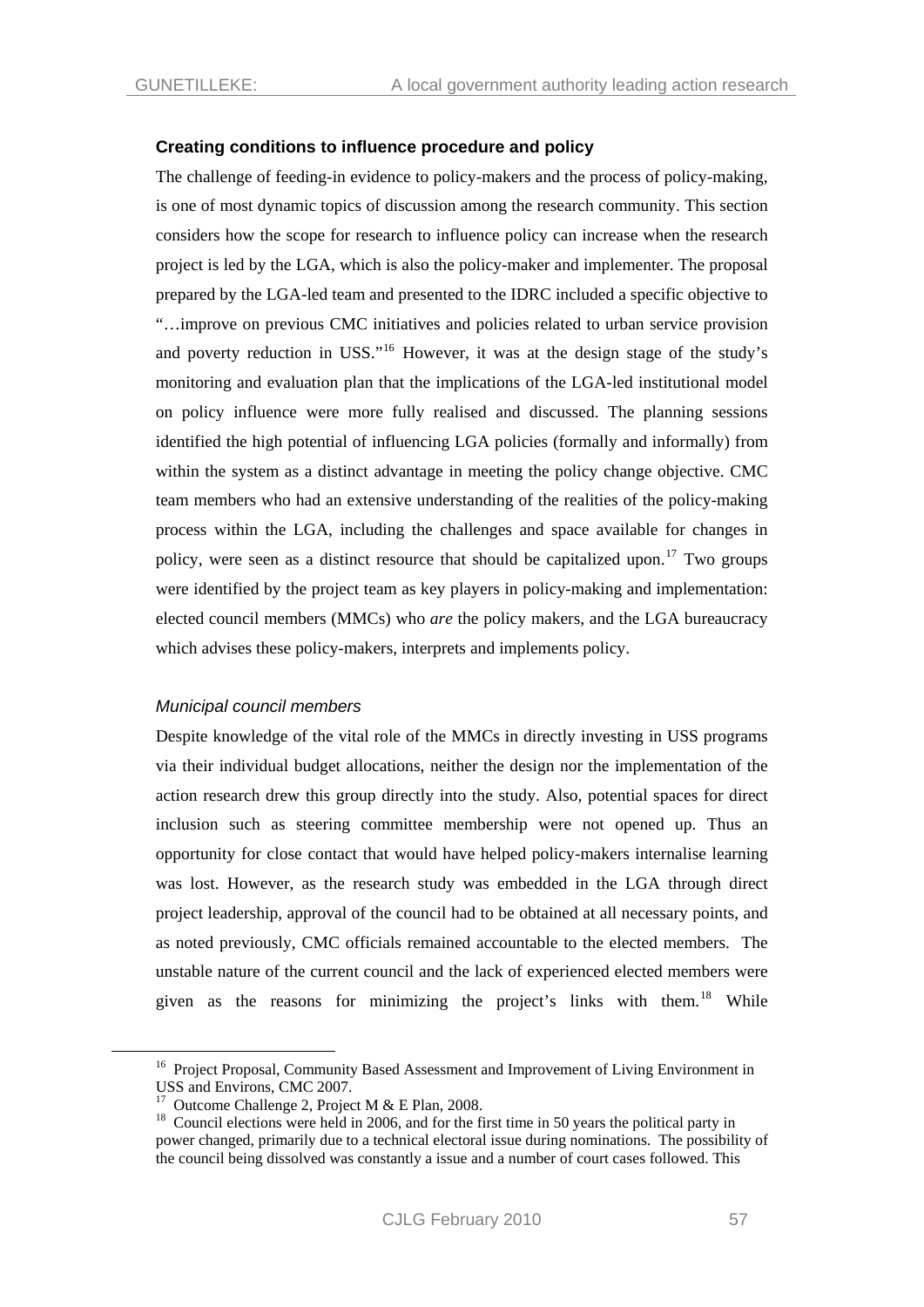acknowledging that these are legitimate issues, in-process monitoring of the project's policy influence has nonetheless identified this as a key area of weakness which may have benefited from greater effort and more creative thinking.

## *Policy advisors and implementers*

The policy impact and broader internalizing of project learnings through the CMC bureaucracy has been substantially greater than in the case of elected members. It was specifically targeted and gradually showed results as the project progressed. Within the bureaucracy, the project team identified several layers of potential influence. The project cell, which comprised officers from the Professional Services Department, heads of three operational departments, Sevanatha and CEPA was seen as the group that would internalize the learning directly and be responsible for influencing other layers of influence. These included the implementing departments of CMC, the Municipal Commissioner and council, and government agencies such as the National Housing Development Authority, the National Water Supply and Drainage Board, and the Urban Development Authority.

*The Project Team.* The direct access of CMC project team members to the high levels of CMC management was a distinct advantage in influencing policies and decisions. For example, the project leader and the leader of the implementation group were members of the six-person 'Apex Management' group of CMC by virtue of their office – Deputy Commissioner (Professional Services) and Deputy Commissioner (Engineering). Also, the design and implementation of the action component of the research (construction of the sewer lines, solid waste management, land deeds, urban agriculture) directly involved the implementing departments of the CMC as well as the senior level officers of other government agencies. The direct participation of a critical mass of senior level officers in study initiation, planning and implementation has been a further key factor in internalizing learning and, potentially, influencing institutional policy and interpretation. Because implementing officers were drawn from the CMC permanent staff they have contributed both via their pre-existing knowledge, and by continuing to facilitate the institutionalization of the project learnings within the LGA. An important outcome of this has been a more efficient bureaucratic

situation is not the norm in the CMC, where previously the Mayor and council had run their full terms.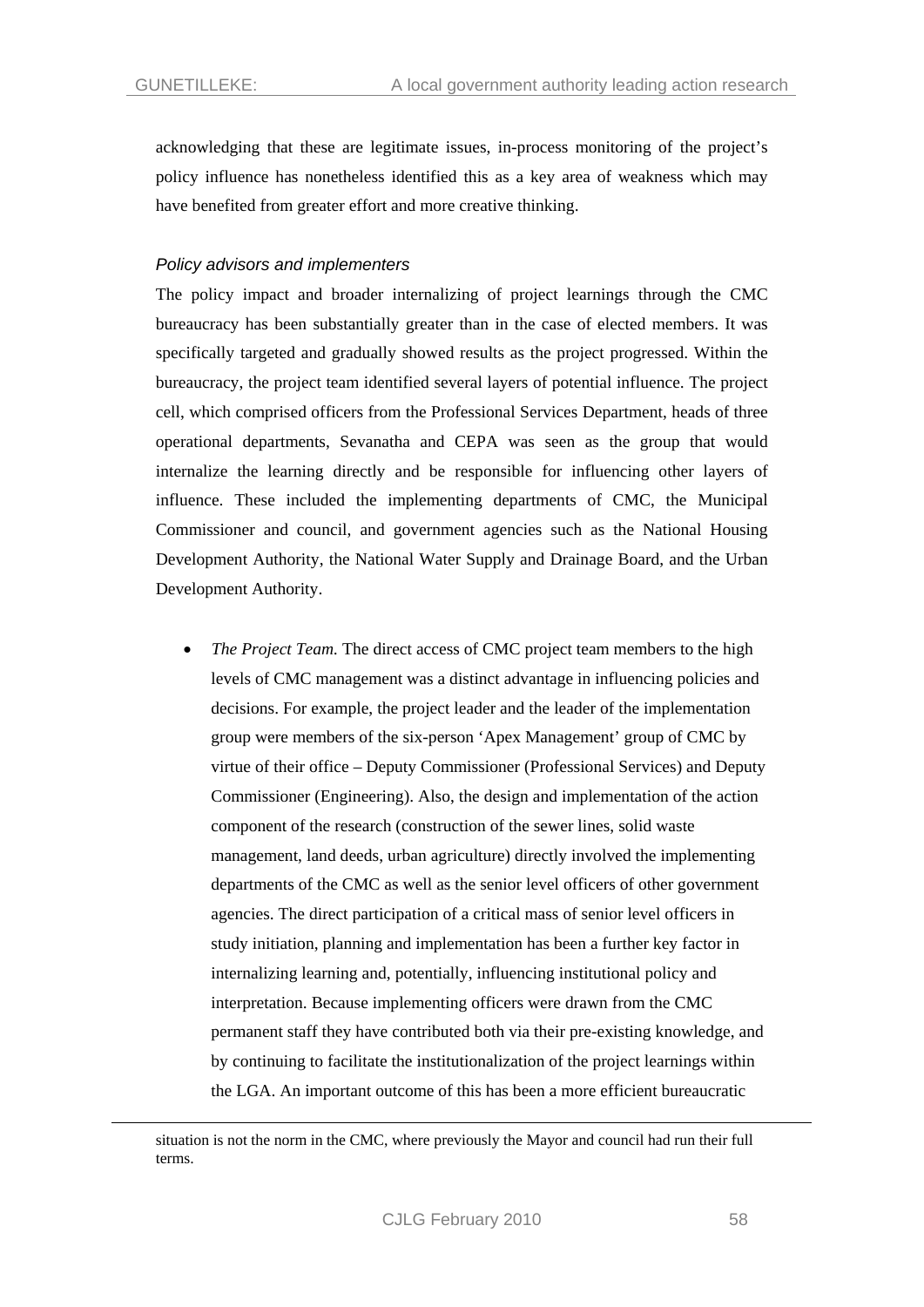process: there was less need to establish the importance for policy change amongst decision-making officers (including the process and causes), and it was easier to communicate with them on the issues involved. Thus the credibility of the project and evidence base could be established through an on-going process in which the relevant officials were active participants.

• *The Steering Committee.* As noted earlier, the Colombo Focus City Steering Committee is headed by the Municipal Commissioner with all relevant CMC department heads as members. Those who make up this committee are the senior officers that would in other studies likely be targeted in an effort to influence policy from the 'outside'. In Colombo, the established level of trust, knowledge of each other as colleagues, and familiar working arrangements has enabled faster and greater absorption of new ideas into other activities of the LGA. See below for an example.

## Edited extract from Colombo Focus City Process Monitoring Report, April 2009

#### **Outcome Challenge - the Local Authority:**

#### *The local authority will use the learning from the piloted participatory integrated model to influence policy on service provision and poverty reduction in USS.*  •

Due to the structure of the Focus City (FC) project which includes the main CMC decision makers, some infiltration of ideas and opportunities from the FC activities and Gothamipura community into broader CMC operations has been observed. For example, reporting on the FC activities at the Steering Committee, which is chaired by the Municipal Commissioner, led to discussions on the possibility of applying the following two project approaches elsewhere in CMC.

- The method followed in obtaining land deeds for the households in Gothamipura was discussed as a possible model to be used in other USS which had the prerequisites for land deeds being issued. It was accepted that the existing state mechanism, though cheaper for the people, was very time consuming. If the Gothamipura project found that the people were willing to contribute more towards the cost, this quicker approach could be used as a model.
- Consideration of urban agriculture activities led to a discussion on the possibility of the Gothamipura community taking on the model urban agriculture plot of the CMC at Viharamahadevi Park. The option of making a payment either to the Community Development Council or individuals for taking on the activity on behalf of the City was discussed.

At the steering committee meetings it was observed that the Municipal Commissioner engages actively with not only the implementation aspects of the FC project but also the potential learning. There is keenness to see how the project learning could benefit other USS and the City.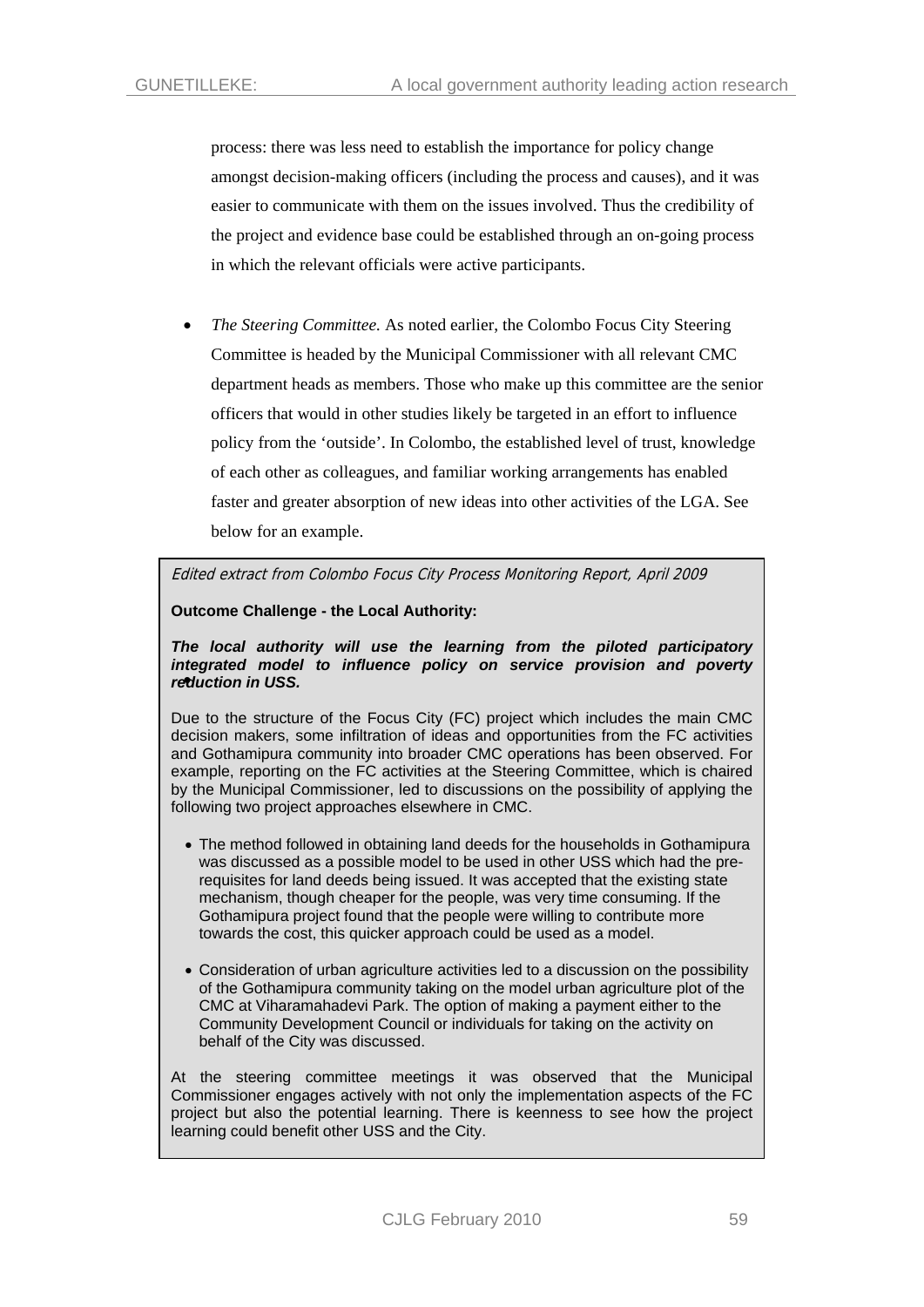• *Parallel agencies and the 'Capital City' effect.* Service provision and development in underserved settlements require cooperation with a number of Colombo-based national agencies such as the National Housing Development Authority (NHDA), the Water Supply and Drainage Board (WSDB), and the Urban Development Authority (UDA). The Colombo FC project has worked directly with the NHDA and WSDB in its planning and implementation of the sewer system, land titling and other interventions. Benefits for these agencies from this working relationship have been learning outcomes including: the amount the community is willing to pay to obtain prioritised services such as sewer line and land deeds; the impact of incremental change; and the role of partnership approaches. Because the CMC project team members were senior officers, staff of the other agencies interacting with the Colombo FC also tended to be officers at decision-making levels. This created an added benefit of a direct channel to feed lessons learned from the action research into these partner agencies. Also, given the national outreach of these agencies any learning absorbed by them could potentially influence decision-making and activities in other urban areas. Similarly, given that the CMC is the oldest and largest municipal council in Sri Lanka, as well as that of the capital city, other municipal councils and organizations involved in urban service delivery look to its experiences.<sup>[19](#page-13-0)</sup> However, it is still too early to identify any solid evidence for this spread effect of learning.

## **Influencing the wider development agenda**

A second element of policy influence arises from the role of IDRC as the funding and global research partner. The Colombo FC project is part of an eight-city global research initiative with shared learning and policy influencing objectives.<sup>[20](#page-13-1)</sup> Having a well networked international partner focused on linking research to policy has meant that the learnings of the Colombo FC project can contribute to the global debate on policy influence. This opportunity would have been more limited had it been purely a national study. A particular benefit of this broader dissemination of learning is when studies reveal results that in some cases challenge the status quo in development practice. Specifically, the lesson from the Colombo FC project of the potentially positive impacts

<span id="page-13-1"></span><span id="page-13-0"></span>1

 $19$  E.g. Solid waste disposal, urban greening and composting was tried in Kurunagala, Badulla.

<sup>&</sup>lt;sup>20</sup> See [www.idrc.ca/en/ev-81920-201-1-DO\\_TOPIC.html](http://www.idrc.ca/en/ev-81920-201-1-DO_TOPIC.html)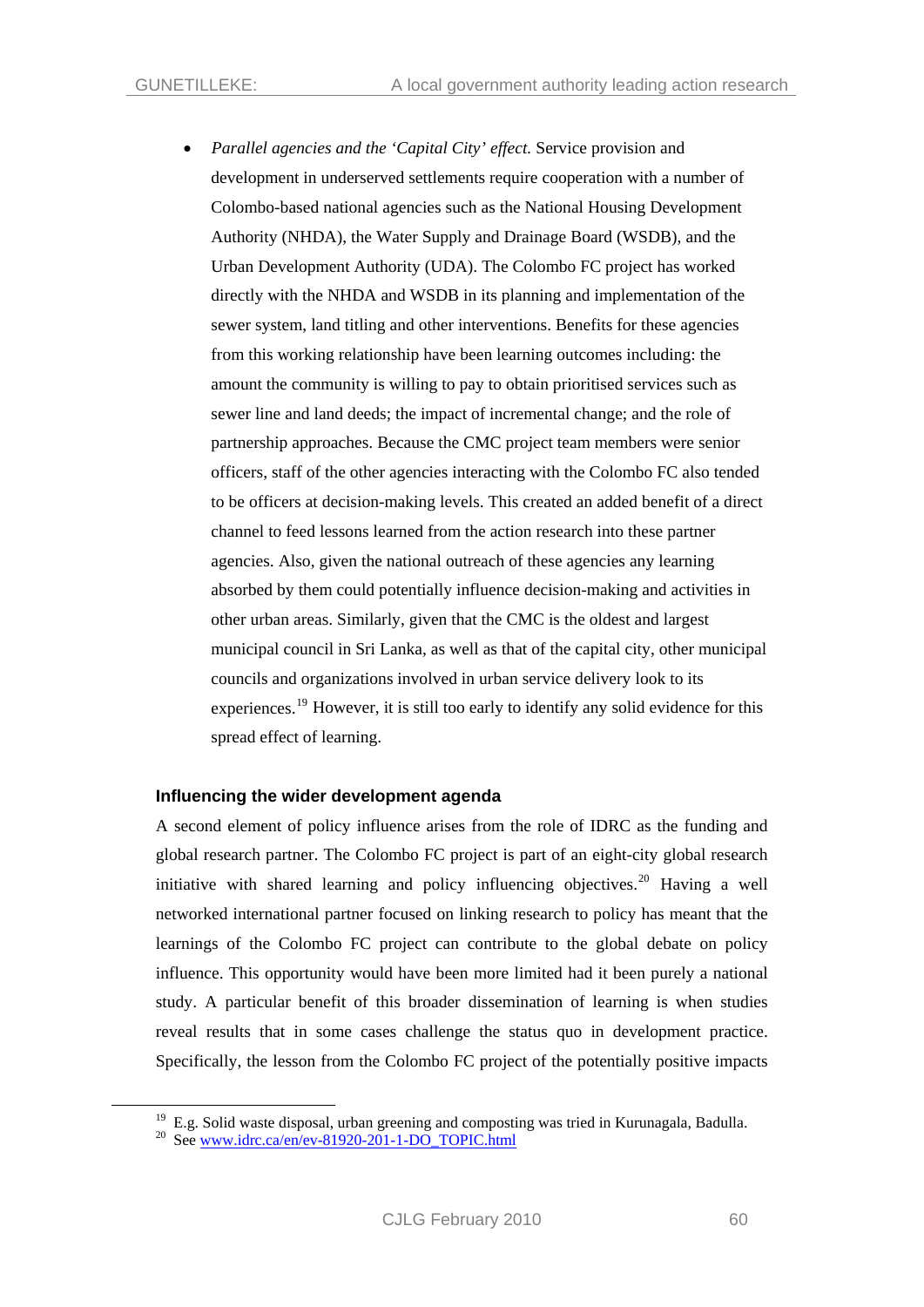of LGA-led action research and implementation is in contrast to the widely adopted approach of giving leadership to research institutions, community-based or nongovernment organizations, or the private sector.

#### **Potential for replication of the model**

A core element of a 'model' is its potential for replication. The way in which the institutional model used in the Colombo FC project was developed and functions provides some indicators for its replicability. This would require at least some of the following features to be present in the key partners.

• *The CMC's pro-poor orientation.* The CMC's focus on improving the quality of services and access to sanitation within the USS reflects a strong pro-poor orientation. The regulatory role of CMC could create a challenge to service provision to the USS, as their location and development are in breach of regulations relating to building, tax, hygiene etc. In addition, the line between public property and private ownership is blurred within USS, potentially creating further constraints to developing and maintaining services and utilities. However, the pro-poor orientation of the LGA, derived to a large extent from the welfare orientation of the Sri Lankan state, has led it to continuously explore methods of service delivery to the USS. Unlike many other large cities in the world, where the poor live in segregated enclaves with little access to the services and investments of the 'formal City', the relatively small size and integrated nature of USS in Colombo has enabled their residents to access free education and health care, fuel subsidies etc. provided by the central government. In addition, USS residents are prime beneficiaries of the various welfare services offered by the CMC exclusively to the citizens of Colombo such as good quality and welllocated health care services, playgrounds and recreation spaces, grants for students and for households during times of crisis (for example funerals and natural disasters), and vocational training. Financing the development of USS has, however, remained a challenge as these locations generate no revenue to the LGA in terms of taxes or other service fees. In addition, there are few specific budgetary allocations for improvements to USS. This situation has led to some very innovative financial and institutional experiments by the CMC, of which the Colombo FC project is one of the more successful examples.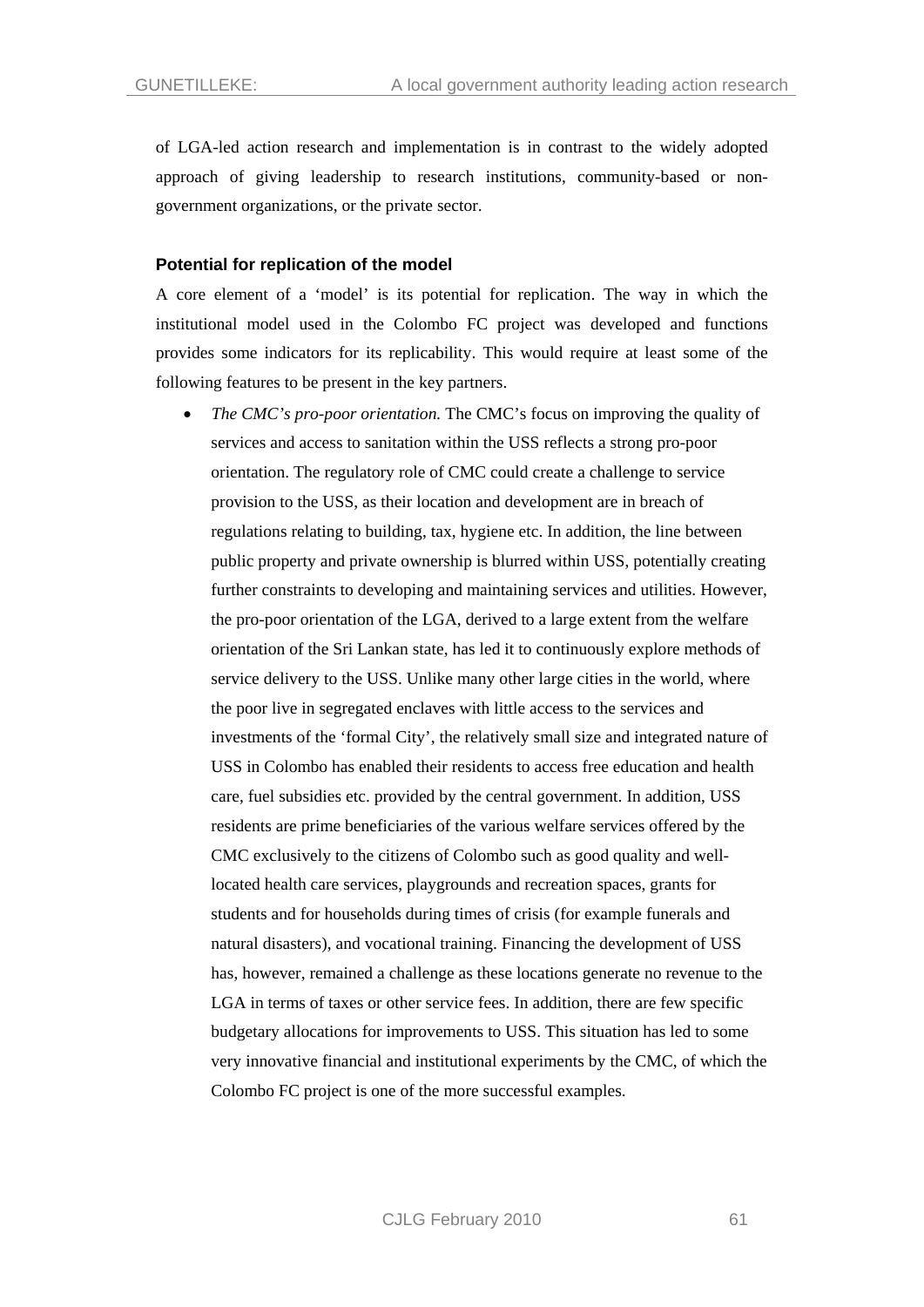partnering research institutions), nor a conventional bi-lateral model (that would LGA as lead partner. • *Institutional flexibility of the funding partner:* The strong orientation of the IDRC towards linking research to policy (IDRC, Corporate Strategy 2005-2010) has complemented the CMC's effort to move into a non-conventional area of action research as a means of improving services to the underserved communities of Colombo. IDRC's call for proposals for the global FC project only required a partnership approach; it did not state how or where project leadership should be formed. This created the space for the CMC to initiate the bid itself. In fact, IDRC has two projects within the broader Focus City project (including Colombo) that are led by a LGA partner. This reflects a deliberate plan to have a balanced portfolio of lead partners (international organisations, local governments and research institutions), and to generate a range of learning opportunities. Despite the realization that working on research projects with local governments can be highly risky, the growing body of evidence that research is best guided by its users has led the IDRC to experiment with LGA leadership in its action research. $^{21}$  $^{21}$  $^{21}$  Importantly, the institutional orientation of the IDRC, which embodies neither a totally research orientation (that would have led to favour working with a state ministry), allowed the combination of research and a

Factors that prompted the IDRC prior to accept the experimental institutional arrangement put forward by the CMC included the unusually positive welfare orientation of the LGA; the openness of the CMC to new institutional forms as illustrated by the role of its Institutional Development Centre (see Box 2); the potential for partners CEPA and Sevanatha to fill the research and participatory gaps as required; and the scope for significant policy influence and scaling-up in a city the size of Colombo.<sup>[22](#page-15-1)</sup>

• *Familiar working partners.* CMC's decision to partner with known institutions and the community was influenced by the need to reduce the external risks that would impact on project implementation and possibly failure. This was considered particularly important as the action research was seen as a pilot project, where the learning would enable scaling-up to other USS. All three partners were identified by the CMC based on previous working relationships.

<span id="page-15-0"></span> $21$  Process monitoring interview, IDRC Project Manager (unpublished source).

<span id="page-15-1"></span><sup>&</sup>lt;sup>22</sup> Process monitoring interview, IDRC Project Manager (unpublished source).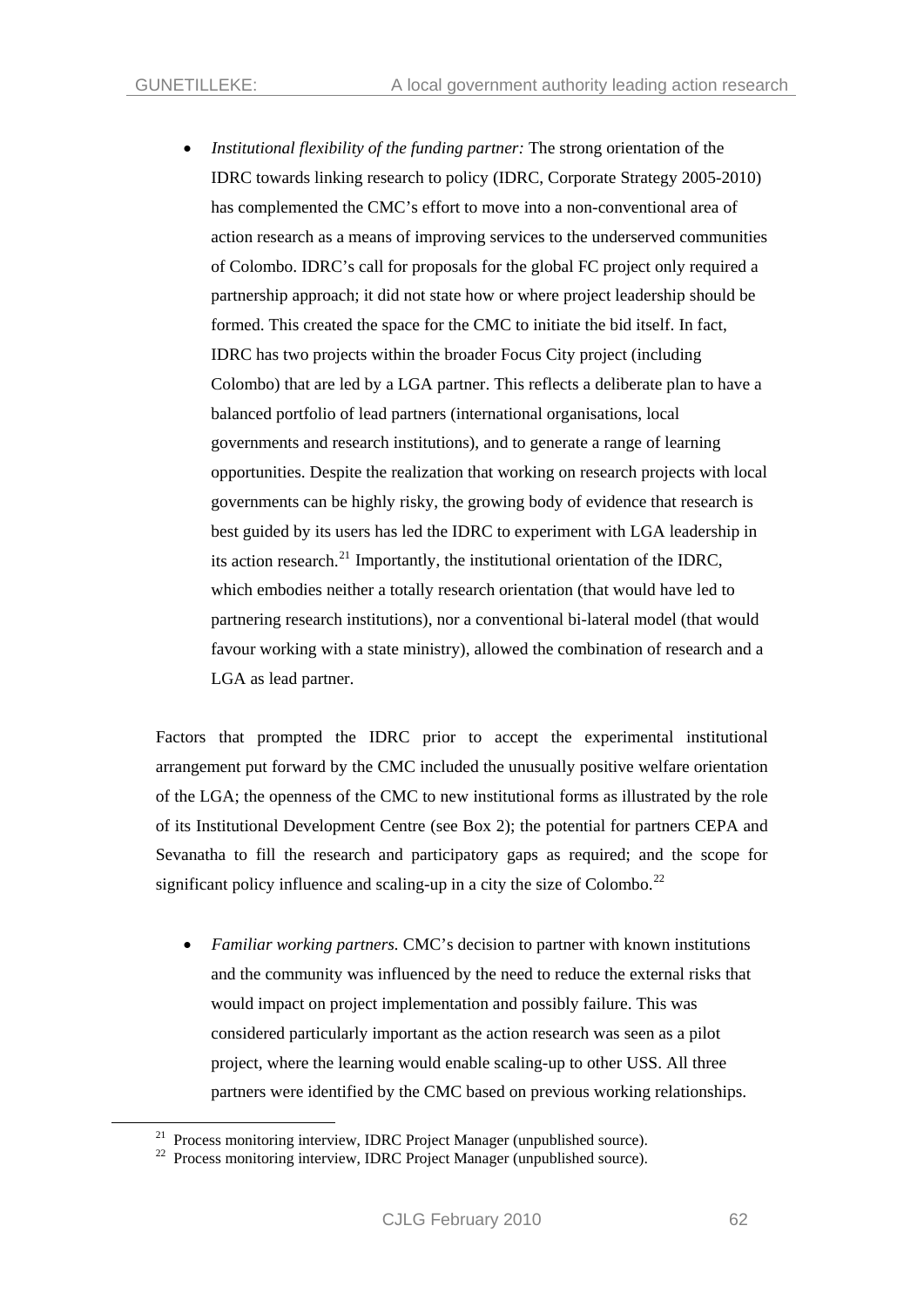Sevanatha and CEPA brought exceptional skills in urban mobilization and research. Both organisations had a strong Colombo base and experience in working at the community level as well as with government agencies and global research institutions. The Gothamipura CDC was one of the most experienced in project participation among the USS of Colombo.

#### **Learning and summary**

The scheduled date of completion of the Colombo FC action research was the end of 2009. An evaluation of its impact will take place after a time lag of at least six months following the construction of the sewer lines and end of other project activities. However, many impacts and implications of the research design and implementation can already be observed and studied. CEPA and Sevanatha have studied the institutional arrangement of the Colombo FC team and the role of LGA leadership. They have been able to observe the internal workings of the team very closely while maintaining sufficient objective distance as researchers. This dual role created the space to discuss initial thoughts regarding the institutional structure and its implications with the LGA members of the team. The extensive experience of CEPA and Sevanatha in development research, externally funded implementation projects, academic debates on institutional forms, and evidence-based policy-making, brought a capacity to the FC team that enabled both a degree of reflection and comparisons with other situations where they have either been a partner or evaluated a project as researchers. Their observations of the Colombo FC indicate clearly that the project has benefited substantially from the LGAled institutional arrangement. Key factors were the focus on a specific intervention that is a critical priority (and in line with the LGA's plan for the city and USS), and that the project is embedded within the existing LGA institutional structure. The Colombo experience makes a strong case for using existing state structures to achieve the objective of increased ownership of action research and implementation, but, as discussed in the section on replicability, the correct conditions are critical for such a model to succeed in other contexts.

The role of community participation has not been a focus of this paper, as a great amount of knowledge already exists in relation to this issue. In addition, in-process monitoring of community participation in this project has shown a pattern very much in keeping with expectations based on past experience. A significant variation in this model, however, was that identification of priority interventions was based on the LGA's existing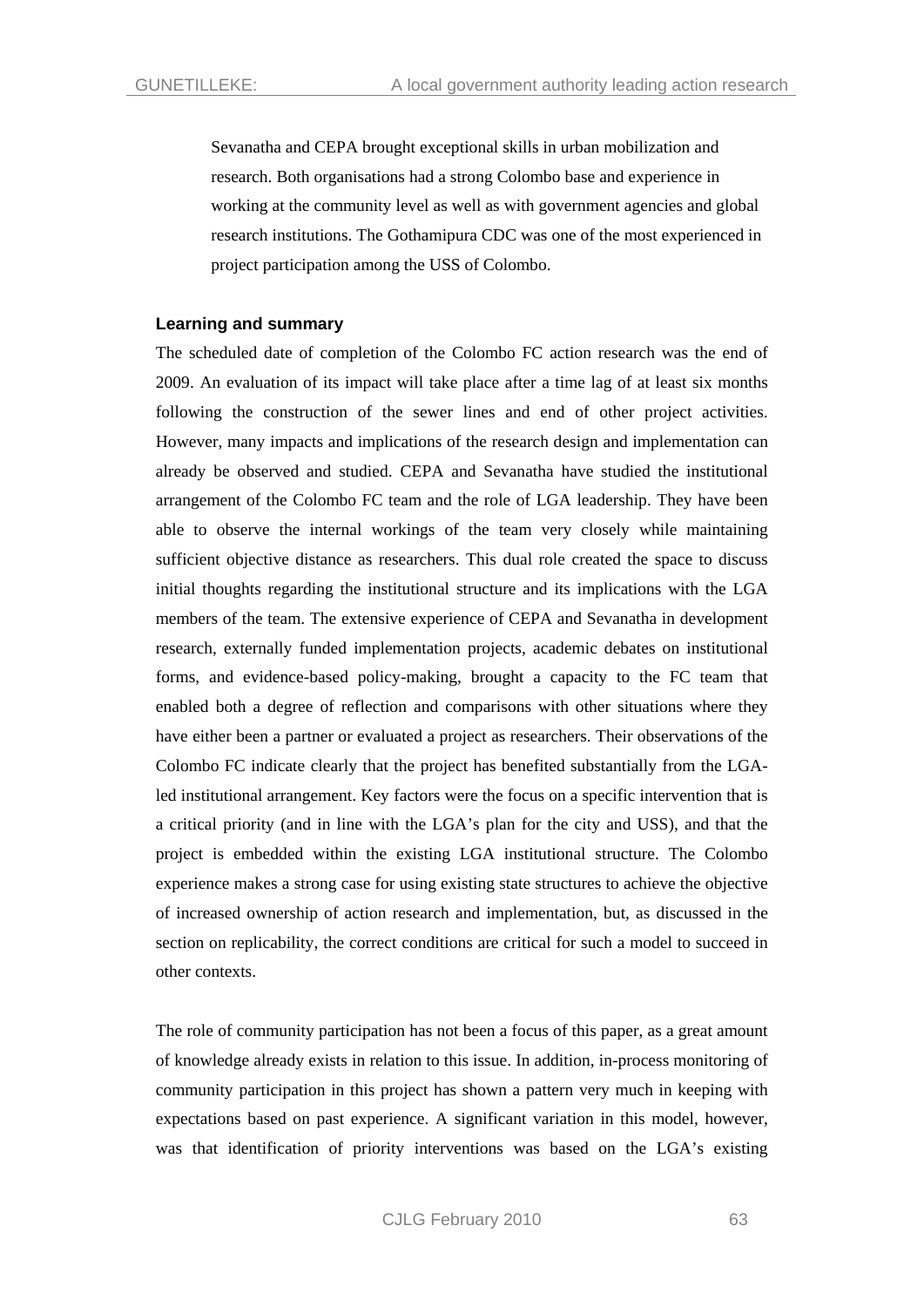knowledge of needs and only *verified* via community participation. This resulted in a much shorter and simpler participatory process for selection and planning of project activities than is usually the case with externally funded development projects. The policy impacts of the project are still developing. The paper has discussed the findings of the in-process monitoring which point to a conducive environment for potential absorption, at least within the professional space. Lack of effort within the political space was justified by circumstances specific to the period under study. It would be useful, however, drawing from global learning and methods, to look more closely at the best ways to inform and influence the elected members of council.

#### **Bibliography:**

- Amis, P. 2009, *Improving Local Government: the Commonwealth vision,* Background discussion paper for the Commonwealth Local Government Conference, Freeport, Grand Bahamas 11- 14 May 2009.
- Asian Development Bank 2000, *Sri Lanka Urban Development Sector Study*.
- Banks, G. 2009, *Evidence based policy making: What is it? How do we get it?*, Australian Government Productivity Commission, ANZSOG/ANU Public Lecture Series, Canberra, 4 February 2009.
- Bastian, S., Gunatilleke, N., Jafferjee, A. and Weeratunge, N. 2005, *Working Elephant or Perahera Elephant? An Ex-Post Evaluation of the Regional Rural Development Project (RRDP), Kandy*, Centre for Poverty Analysis, Working Paper Series No. 4, February 2005.
- Billand C. J. 2006, 'Expanding Local Government resources for capital projects through municipal borrowing and other market based financing', *Global Urban Development*, vol. 2, no. 1.
- Colombo Municipal Council 2005, 'Poverty Reduction Strategy for Colombo City (2004)', in J. Court (ed.), *Bridging Research and Policy Development: Evidence and the process of Change*, ITDG, 2005.
- Centre for Poverty Analysis (CEPA) 2009, *Colombo Focus City Process Monitoring Report, April 2009*, CEPA.
- Davies, P. 2004, *Is Evidence-Based Government Possible?*, Government Chief Social Researchers' Office, Prime Minister's Strategy Unit, Cabinet Office. London <<http://www.nationalschool.gov.uk/policyhub/downloads/JerryLeeLecture1202041.pdf>>.
- Evans, B., Mcmahon, J. and Caplan, K. 2004, *The Partnership Paper chase: Structuring Partnership Agreements in Water and Sanitation in Low-Income Communities*, (paper) Building Partnerships for Development, London. <[http://portals.wi.wur.nl/files/docs/msp/paperchase.pdf>](http://portals.wi.wur.nl/files/docs/msp/paperchase.pdf).
- Evans. B., Hutton, G. and Haller, L. 2004, *Closing the Sanitation Gap the Case for Better Public Funding of Sanitation and Hygiene*, OECD background paper for the Round Table on Sustainable Development, 9-10 March 2004. <[http://www.oecd.org/dataoecd/35/48/39358569.pdf>](http://www.oecd.org/dataoecd/35/48/39358569.pdf).
- German Foundation for World Population 2008, *Budget Support Consequences for Sexual and Reproductive Health,* German Foundation for World Population. <[http://www.euroresources.org](http://www.euroresources.org/)>.
- Gill, W. 1994, 'How far does research influence policy?', *European Journal Of Public Health*, vol. 4, no. 4, pp. 233-235.